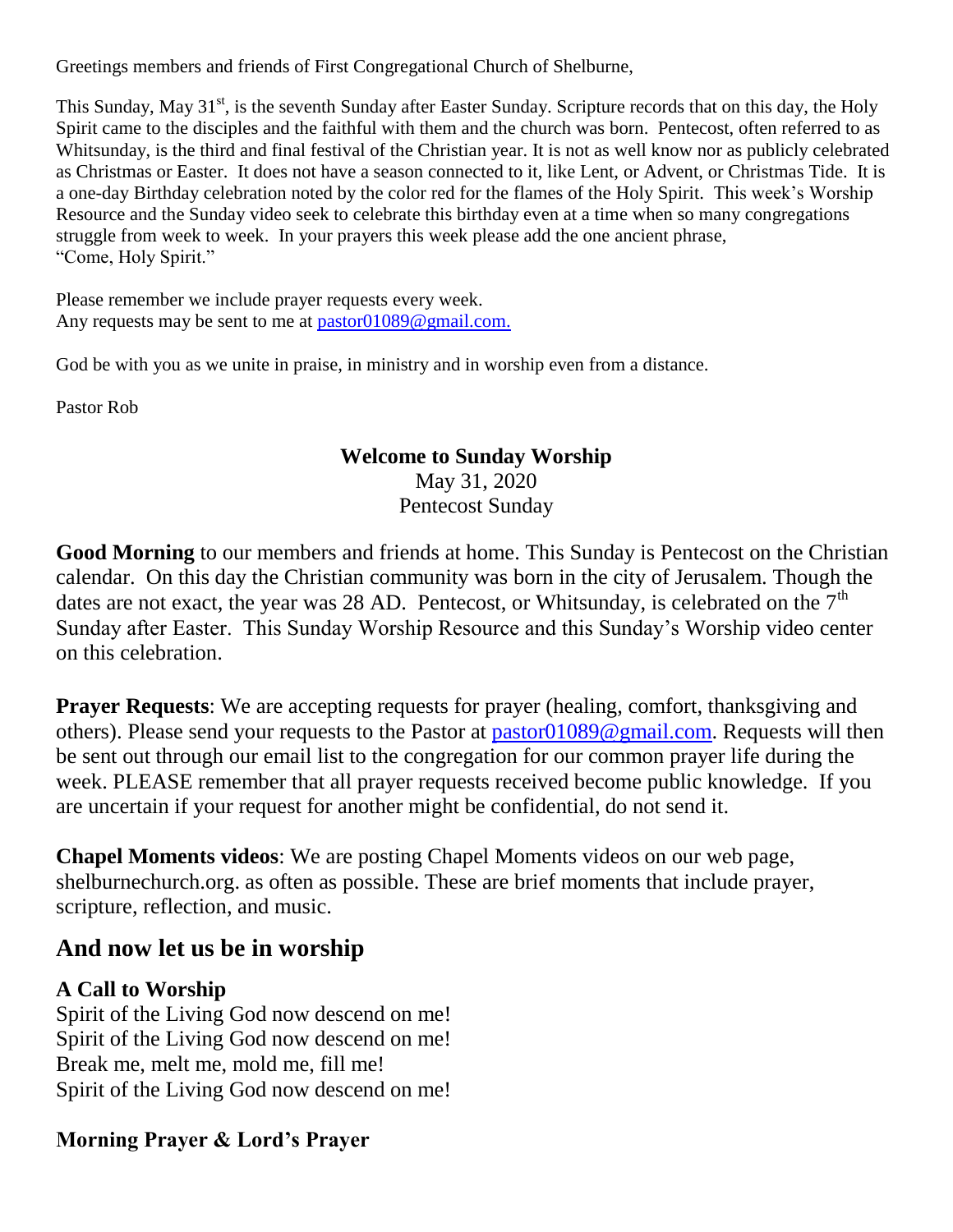Like the wind, O Lord, your Holy Spirit comes and goes as it will. Like fire, O Lord, your Holy Spirit brings strength and passion. Like your love, O Lord, The Holy Spirit brings us your gifts and comfort. Like ever flowing streams, O Lord, your Holy Spirit fills us with refreshment and new life. Thanks be to you, O Lord, for the coming of your Holy Spirit. We lift our prayer in the name of Jesus who taught us pray saying… *Our Father, who art in heaven, hallowed be thy name. Thy kingdom come, thy will be done, on earth as it is in heaven. Give us this day our daily bread and forgive us our debts as we forgive our debtors. And lead us not into temptation but deliver us from evil. For thine is the kingdom and the power and the glory forever. Amen.*

## **Community Prayers**

Our prayer this morning is the sequence prescribed in the medieval masse for the Day of Pentecost, *Veni Sancte Spiritus,* Come Holy Spirit, often called the "Golden Sequence." It is usually attributed to either Pope Innocent III or Stephen Langton, the Archbishop of Canterbury in the 13<sup>th</sup> century. It has been set to music by a number of composers, including Mozart, [Dufay,](https://en.wikipedia.org/wiki/Guillaume_Dufay) [Willaert,](https://en.wikipedia.org/wiki/Adrian_Willaert) [Palestrina,](https://en.wikipedia.org/wiki/Giovanni_Pierluigi_da_Palestrina) [John Dunstaple,](https://en.wikipedia.org/wiki/John_Dunstaple) [Lassus,](https://en.wikipedia.org/wiki/Lassus) [Victoria,](https://en.wikipedia.org/wiki/Tom%C3%A1s_Luis_de_Victoria) and [Byrd.](https://en.wikipedia.org/wiki/William_Byrd) Let us come to God… Come thou Holy Spirit, send from highest heaven radiance of your light. Come, father, mother, of the poor. Come, giver of gifts. Come, light of every heart. Of comforters the best. Dear guest of every soul. Refreshment ever sweet. In our labor, give rest. Coolness in our heart. Comfort in our grief. O most blessed light fill the inmost hearts of your faithful ones. Without your holy presence all is dark. Nothing free from sin. What is soiled cleanse. What is dry refresh. What is wounded heal. What is rigid bend. What is frozen warm. Guide what goes astray. Give thy faithful ones who in you confide, your blessing. Give goodness its reward. Give journey safe through death. Give joy that has no end. Come thou Holy Spirit. Open our hearts to prayer as we lift those we know and love to your care….. (Time for personal prayer for others) And now, here these our varied prayers, united in the desire to speak with you, and bring ourselves into your holy presence… (Time for personal prayer and meditation) May these our prayers rise to you as incense and may you answer them not according to our desire but according to your holy will. Amen.

# **Gospel Lesson:** Acts 2:1-13

When the day of Pentecost had come, they were all together in one place. And suddenly from heaven there came a sound like the rush of a violent wind, and it filled the entire house where they were sitting. Divided tongues, as of fire, appeared among them, and a tongue rested on each of them. All of them were filled with the Holy Spirit and began to speak in other languages, as the Spirit gave them ability.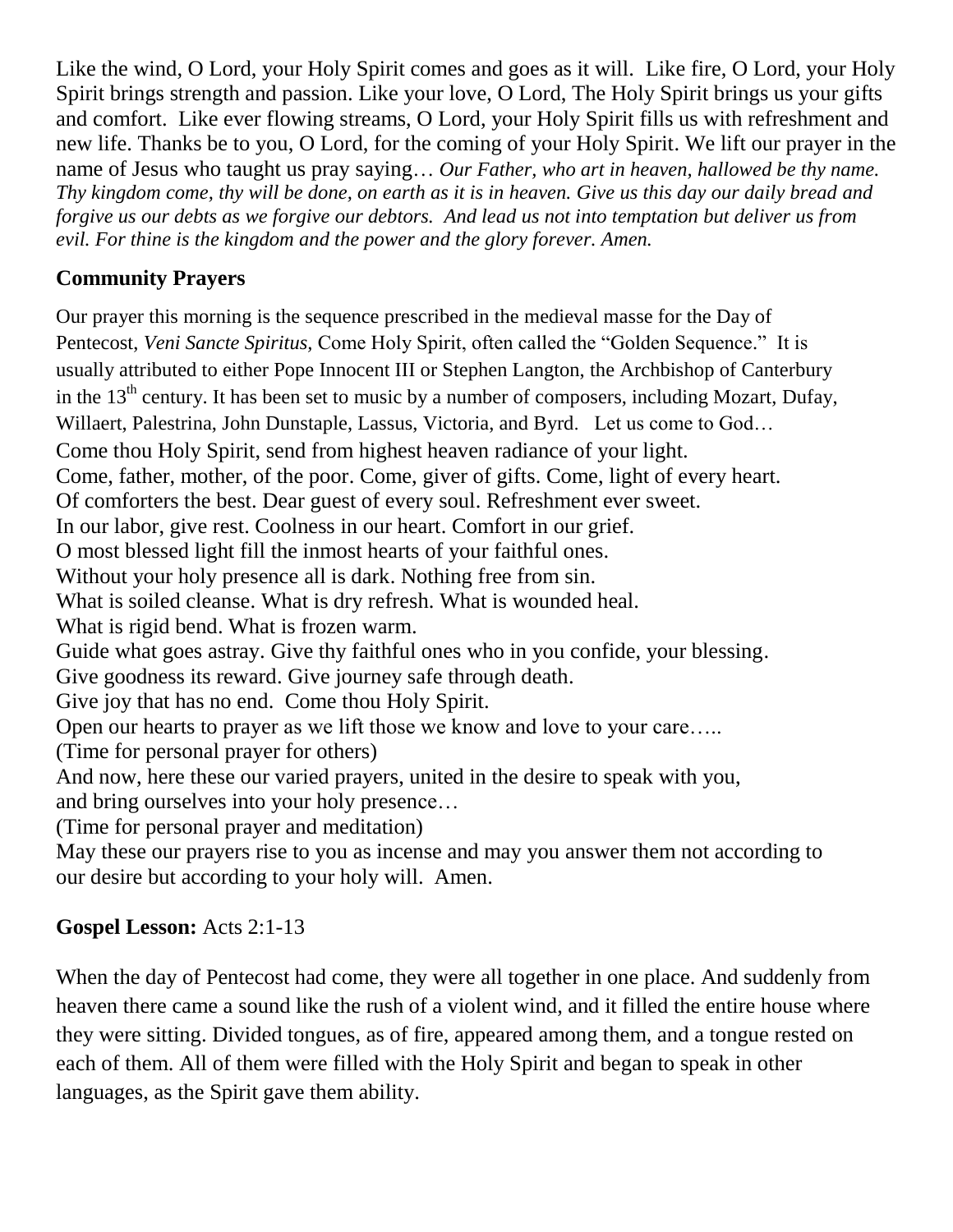Now there were devout Jews from every nation under heaven living in Jerusalem. And at this sound the crowd gathered and was bewildered, because each one heard them speaking in the native language of each. Amazed and astonished, they asked,

"Are not all these who are speaking Galileans? And how is it that we hear, each of us, in our own native language? Parthians, Medes, Elamites, and residents of Mesopotamia, Judea and Cappadocia, Pontus and Asia, Phrygia and Pamphylia, Egypt and the parts of Libya belonging to Cyrene, and visitors from Rome, both Jews and proselytes, Cretans and Arabs—in our own languages we hear them speaking about God's deeds of power."

All were amazed and perplexed, saying to one another, "What does this mean?"

But others sneered and said, "They are filled with new wine."

Here ends the reading from the Book of Acts

Of the three annual Christian festivals, Pentecost takes a distant third place when it comes to people knowing what it is and when it is. None the less, it is the birthday of our faith, and as we celebrate that today you May wish to consider the gifts that God has given to you and the gifts of the Holy Spirit that have been given to the church.

#### **Benediction:**

Go into the world with assurance, hope and promise: May the winds of Spirit lift you and bring you life, May the fire of Spirit bring you strength and wisdom and may the peace of the Spirit grant you Peace this day and all your days. Amen.

#### **Notes on the text**

On the day of Pentecost, the text says the Holy Spirit came like the rush of a mighty wind. It filled the disciples and they went out into the streets proclaiming the mighty works of God in any number of different languages. Much later, the Apostle Paul, in writing about the church's experience with the Holy Spirit from that day forward, mentioned that there are gifts given by the Holy Spirit for the building up of the church. The list is longer than we might imagine. In a general sense, people are gifted in many different ways. Some are great artists or musicians, fabulous cooks or outstanding designers. But not everyone is gifted in those ways. That's the nature of it. We are all not gifted in everything. Nor in the same thing. And some are certainly more gifted than others. That is the reality of the general gifts God bestows.

When it comes to the gifts of the Spirit, however, the gifts are more personal and have a purpose. As Paul says, these gifts are for the building up of the community. They are not given for the building up of the individual or for filling one's wallet or for pumping up one's ego, status or reputation. These are gifts that require a certain openness to God's Spirit, and a certain foundation as a Christian. For instance, I know a person who would tell you that he is not gifted, that he has no exceptional abilities. Can't play music, can't paint, can't dance, don't ask him. Yet I have seen that person walk into a hospital room to visit a dying patient, hold that individual's hand, pray with them, speak with them about life and death and the love of God, in such a way that the fear, the